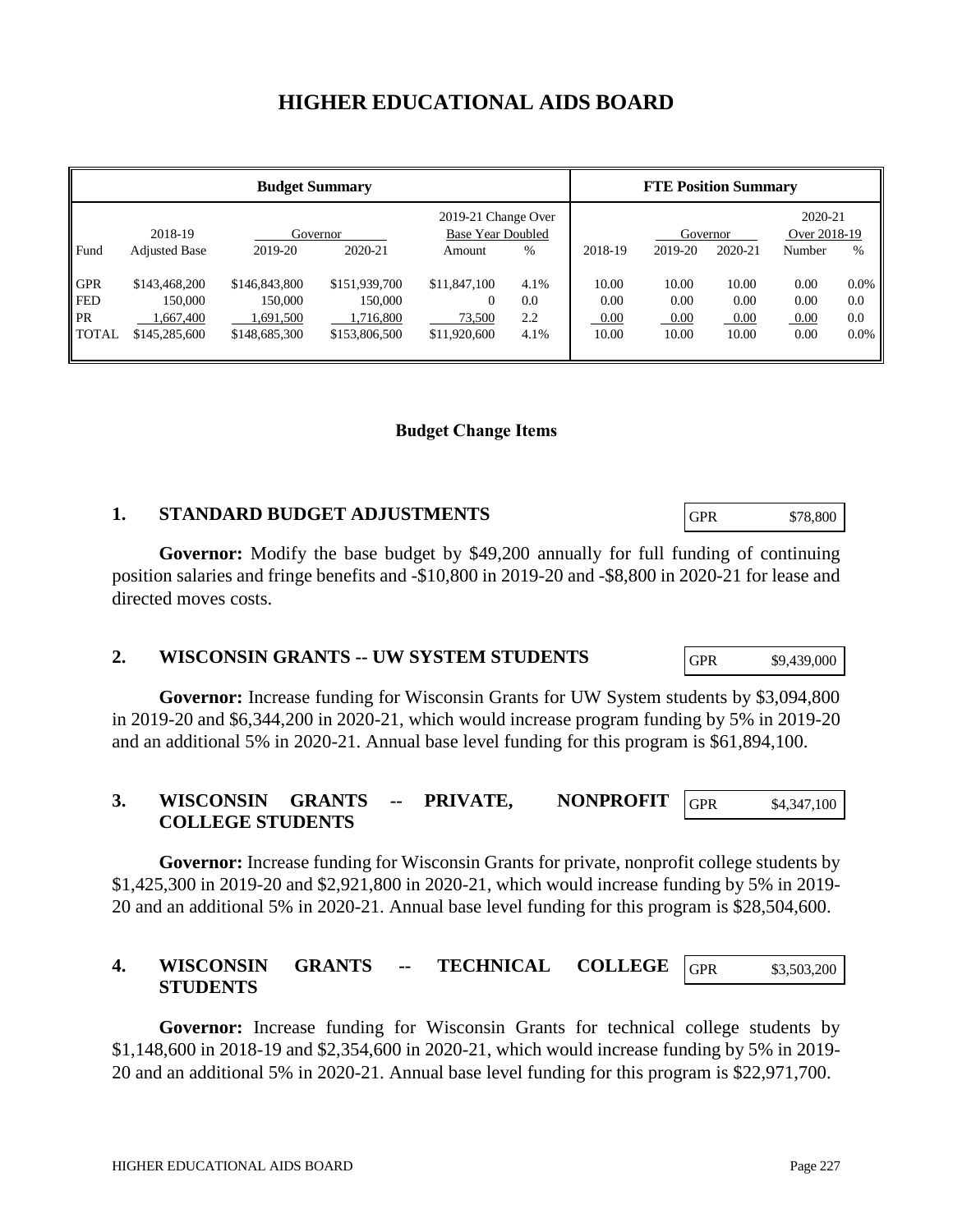# Page 228 HIGHER EDUCATIONAL AIDS BOARD

# **Governor:** Delete \$259,500 annually and prohibit HEAB from making loans under the minority teacher loan program after the effective date of the bill. Specify that this prohibition would first apply to loan applications received by HEAB on the effective date of the bill. Require HEAB to administer the repayment and forgiveness of loans made under the program on or before the effective date of the bill. [A minority teacher grant program would be created under DPI -- see "Public Instruction -- Categorical Aids".] While the appropriation language would remain under

**Governor:** Reduce funding by \$2,072,000 in 2019-20 and \$2,930,000 in 2020-21 to reflect the decreasing number of students eligible for the Wisconsin Covenant Grant program. Annual base level funding is \$2,930,000.

The Wisconsin Covenant Grant program provides grants to students who have been designated as Wisconsin covenant scholars and who are enrolled in UW institutions, technical colleges, private, nonprofit colleges and universities, and tribal colleges located in Wisconsin. To be designated as a Wisconsin covenant scholar, a student must have signed the Wisconsin covenant pledge as an eighth grader and fulfilled the pledge by his or her senior year of high school. Under 2011 Act 32, no student may sign the eighth grade Wisconsin covenant pledge after September 30, 2011. The grant program is scheduled to end in 2020-21 when no students will be eligible for grants through the program.

# **7. WISCONSIN GRANT FORMULAS**

**Governor:** Specify that, if the Higher Educational Aids Board determines during a fiscal year that any formula used to award Wisconsin grants needs to be modified during the fiscal year in order to expend the entire amount appropriated for those grants, the Board may implement the modified formula.

Under the provisions of 2017 Act 59, if HEAB determines during a fiscal year that any formula used to award Wisconsin Grants needs to be modified during the fiscal year in order to expend the entire amount appropriated for those grants, the Board is required to submit the modified formula to the Joint Committee on Finance for approval through a 14-day passive review process. The bill would remove the Joint Finance review and approval requirements and allow HEAB to implement the modified formula.

[Bill Section: 387]

**8. MINORITY TEACHER LOAN PROGRAM**

# **5. WISCONSIN GRANTS -- TRIBAL COLLEGES**

**Governor:** Increase funding for Wisconsin Grants for Tribal College students by \$24,100 in 2019-20 and \$49,400 in 2020-21, which would increase program funding by 5% in 2019-20 and an additional 5% in 2020-21. Annual base level funding for the program is \$481,800.

# **6. WISCONSIN COVENANT GRANTS**

GPR - \$519,000

GPR  $-$  \$5,002,000

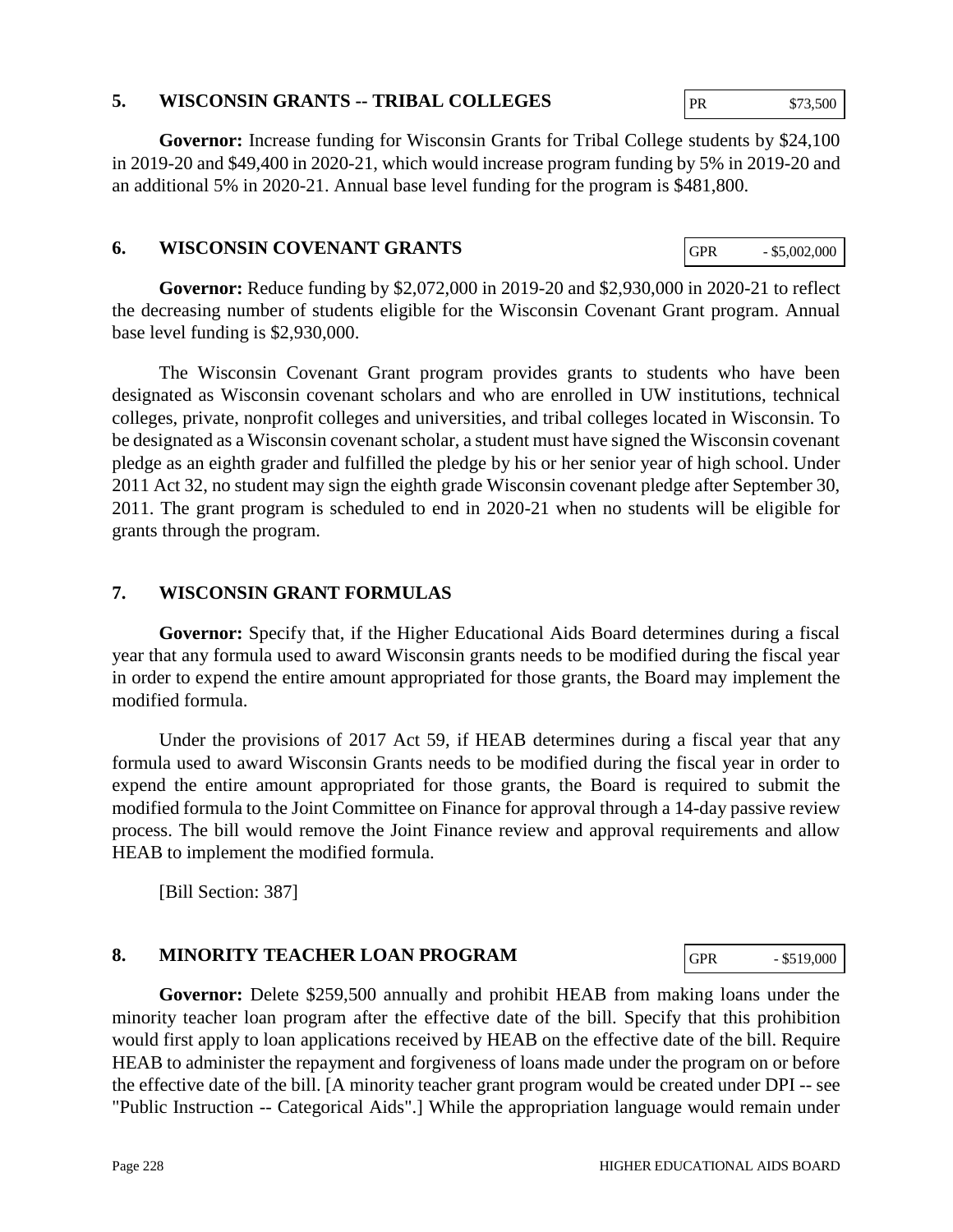the bill, no funding would be provided.

[Bill Sections: 389 and 9320(1)]

#### **9. SUPPLEMENTAL TALENT INCENTIVE GRANTS**

**Governor:** Specify that, before the end of a fiscal biennium, HEAB could make supplemental talent incentive grants to students to whom the Board has awarded talent incentive grants in that fiscal biennium, but only if HEAB determines that, after the Board makes all of the initial grants in that fiscal biennium, moneys remain available. In addition, clarify that the \$1,800 per academic year limit on talent incentive grants does not apply to supplemental talent incentive grants.

The Talent Incentive Program (known as "TIP") provides grants to the most needy and educationally disadvantaged students. Freshmen grant recipients are selected by the staff of the Wisconsin Educational Opportunity Program (WEOP) in the Department of Public Instruction and institutional financial aid officers. Current law limits TIP grants to a maximum of \$1,800 per academic year. Only students who receive TIP awards as freshmen are eligible to receive awards as upperclassmen. Students may receive TIP awards for up to 10 semesters within the first six years after the initial grant was awarded.

[Bill Sections: 390 and 391]

## **10. STUDENT LOAN REFINANCING STUDY COMMITTEE**

**Governor:** Create the Student Loan Refinancing Study Committee to study the creation and administration of a bonding authority for the refinancing of student loans in Wisconsin in order to ease the burden of student loan debt for Wisconsin residents. Specify that the Committee would consist of the following members: (a) the Secretary of the Department of Financial Institutions; (b) the State Treasurer; and (c) the Executive Secretary of the Higher Educational Aids Board. Require the Committee to, no later than October 1, 2020, submit to the Governor and the Legislature, a report that includes the following: (1) recommendations regarding the corporate and legal structure of the refinancing entity, including governance; (2) a profile of the loan portfolio, projected start-up and operational costs, estimated staffing needs, underwriting requirements, and other information pertinent to the creation of a refinancing entity that can offer interest rate savings to student loan debtors in Wisconsin; and (3) an assessment of the feasibility of and options for offering protections to borrowers refinancing student debt through the refinancing entity that are similar to the protections under federal student loan programs. Provide that the Committee terminates upon the submission of the report. In addition, specify that the Department of Financial Institutions would be required to pay the administrative expenses of the Committee, not to exceed \$50,000.

[Bill Section: 9151(1)]